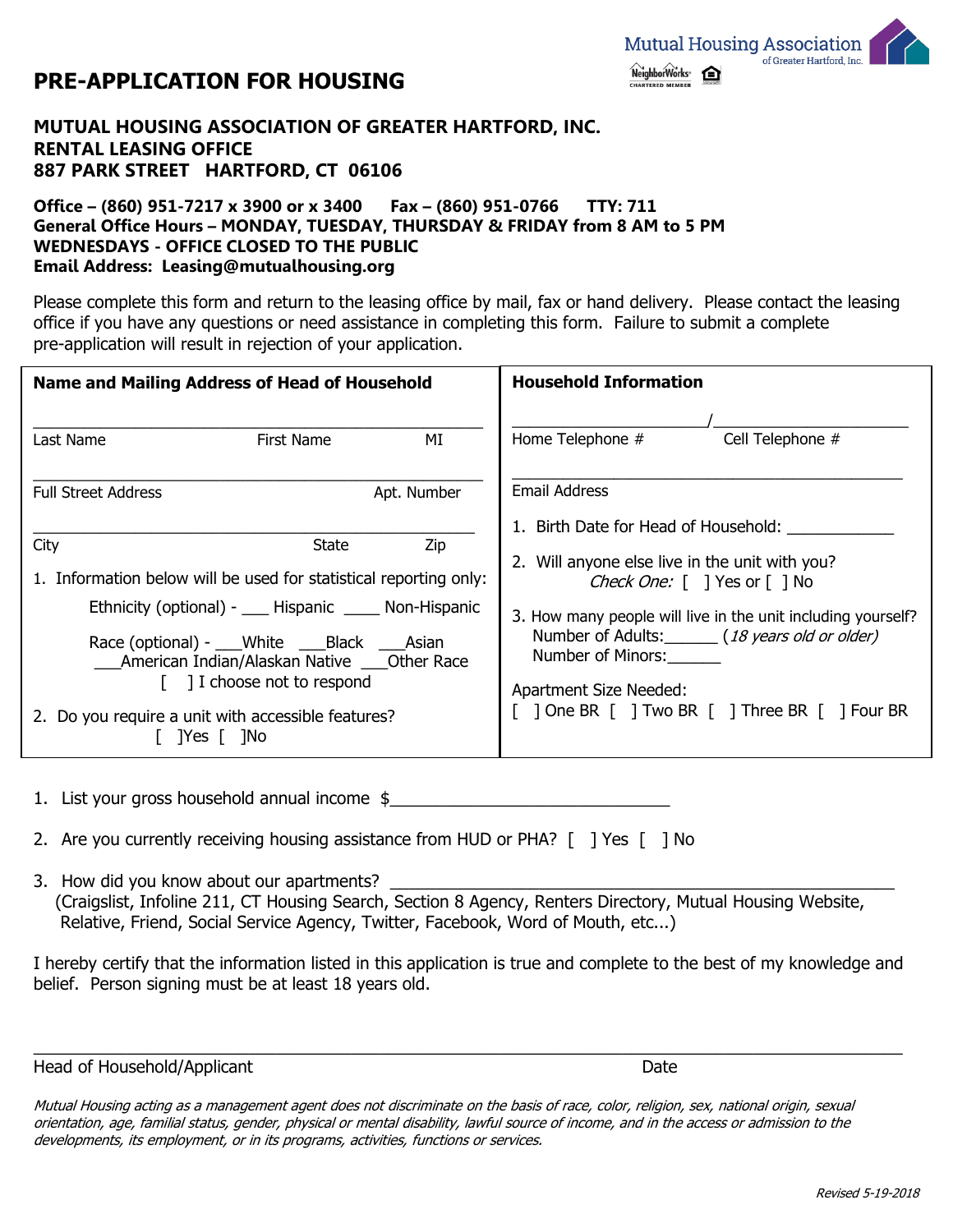| Put a check mark in the box next to the<br>property that interests you.                                                                                                                                                                                | <b>Maximum Income Limits</b>                                                                                                                                                                   |
|--------------------------------------------------------------------------------------------------------------------------------------------------------------------------------------------------------------------------------------------------------|------------------------------------------------------------------------------------------------------------------------------------------------------------------------------------------------|
| <b>BRICK HOLLOW APARTMENTS</b><br>14-16 York Street & 555-609 Zion Street<br>Hartford, CT 06106<br>Total: 50 Units $-$ (30) 2BR and (20) 3BR<br>2BR (\$820) and 3BR (\$930)                                                                            | <b>Number of Persons in Household</b><br>$\overline{2}$<br>3<br>4<br>5<br>6<br>$\overline{\mathbf{z}}$<br>1<br>52,320<br>40,680<br>46,500<br>58,080<br>62,760<br>67,680<br>72,060              |
| <b>GROVE STREET</b><br>55 Grove Street<br>Windsor Locks, CT 06096<br>Total: 21 Units $-$ (10) 2BR and (11) 3BR<br>2BR (\$890) and 3BR (\$965)                                                                                                          | <b>Number of Persons in Household</b><br>$\overline{2}$<br>5<br>6<br>7<br>1<br>3<br>4<br>40,680<br>46,500<br>52,320<br>58,080<br>62,760<br>67,380<br>72,060                                    |
| <b>PARK TERRACE MUTUAL HOUSING</b><br>(RECENTLY RENOVATED)<br>222-248 Park Terrace<br>Hartford, CT 06106<br>Total: 42 Units $-$ (14) 1BR and (28) 2BR<br>1BR (\$775) and 2BR (\$875)                                                                   | <b>Number of Persons in Household</b><br>$\overline{\mathbf{2}}$<br>1<br>3<br>5<br>6<br>7<br>4<br>59,800<br>68,350<br>76,900<br>85,400<br>92,250<br>105,900<br>99,100                          |
| <b>PARK TERRACE II</b><br>459 Summit, 264,268,278-308 Park Terrace<br>& 2-10 Hillside Avenue<br>Hartford, CT 06106<br>Total: 68 Units - (4) 1BR, (31) 2BR, (30) 3BR & (3) 4BR<br>1BR (\$740-\$750), 2BR (\$820-\$855), 3BR (\$970) and<br>4BR (\$1020) | <b>Number of Persons in Household</b><br>$\overline{\mathbf{2}}$<br>1<br>3<br>5<br>6<br>7<br>4<br>40,680<br>46,500<br>52,320<br>58,080<br>62,760<br>67,380<br>72,060                           |
| <b>WEBSTER STREET</b><br>63-71 Webster Street<br>Hartford, CT 06114<br>Total: 30 Units $-$ (18) 2BR and (12) 3BR<br>2BR (\$805) and 3BR (\$925)                                                                                                        | <b>Number of Persons in Household</b><br>$\overline{\mathbf{2}}$<br>3<br>4<br>5<br>6<br>7<br>1<br>33,900<br>38,750<br>52,300<br>43,600<br>48,400<br>56,150<br>60,050                           |
| <b>WILLOW ARMS (Section 236)</b><br>55 Elm Street<br>Simsbury, CT 06081<br>Total: 65 Units $-$ (22) 1BR and (43) 2BR<br>1BR (\$776-\$796) and 2BR (\$878-\$909)                                                                                        | <b>No. of Persons in Household</b><br>$\overline{2}$<br>5<br>6<br>$\overline{ }$<br>1<br>3<br>4<br>50,350<br>57,550<br>64,750<br>71,900<br>77,700<br>83,450<br>89,200                          |
| <b>ANVIL PLACE (Senior 55+)</b><br>55 West Main Street<br>New Britain, CT 06051<br>Total: 28 units $-$ (12) 1BR and (16) 2BR<br>1BR (\$760) and 2BR (\$960-\$985)                                                                                      | <b>No. of Persons in Household</b><br>$\overline{\mathbf{2}}$<br>6<br>$\overline{\mathbf{z}}$<br>3<br>5<br>1<br>4<br>40,680<br>46,500<br>62,760<br>52,320<br>58,080<br>67,380<br>72,060        |
| <b>ZION STREET</b><br>511-529 Zion Street<br>Hartford, CT 06106<br>Total: $(24)$ Units $- (2)$ 2BR and $(22)$ 3BR<br>2BR (\$770) and 3BR (\$950)                                                                                                       | <b>Number of Persons in Household</b><br>$\overline{2}$<br>5<br>$6\phantom{1}$<br>3<br>$\overline{\mathbf{z}}$<br>1<br>4<br>40,680<br>46,500<br>52,320<br>58,080<br>62,760<br>67,380<br>72,060 |